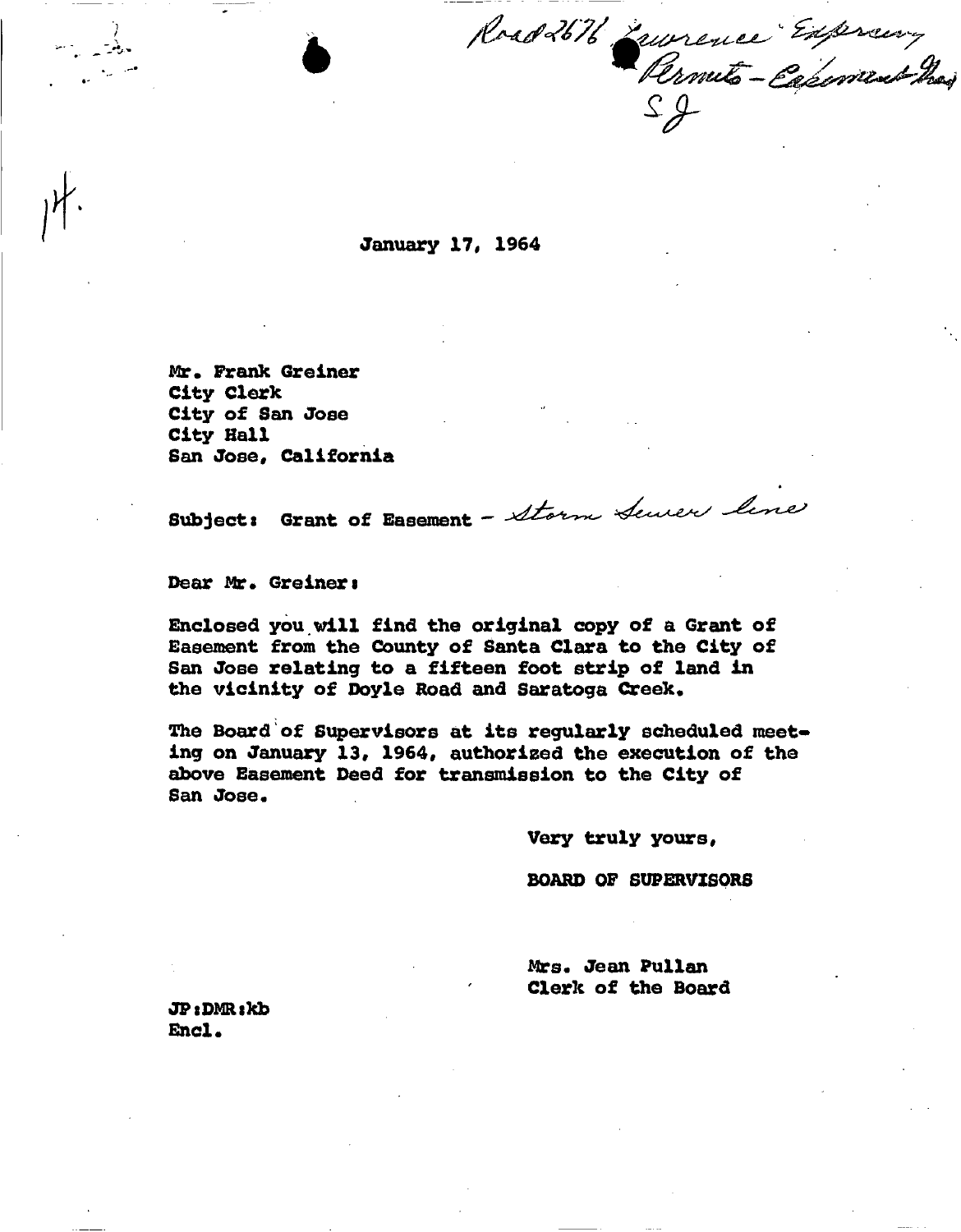EXCESS PROPERTY (AcQUIRED FOR LAWRENCE)

Sterm remier line

## GRANT OF EASEMENT

COUNTY OF SANTA CLARA, a political subdivision of the State of **California;** 

GRANTOR.

NO: ABSTAINS

does hereby GRANT to

the CITY OF SAN JOSE, a municipal corporation of the State of California; a perpetual right and easement to construct, install, maintain, repair, renew, replace, operate and use a storm sewer pipe line or lines and appurtunances, of any size or materials, in, upon, under, along and across, and the right of ingress and egress in, upon, over and/or through the following described parcels of real property, situate in the county of Santa Clara, State of California, described as follows:

> A strip of land of a unaform width of fifteen (15) feet, the center line of which is more particularly described as follows

Beginning at a point on the centerline of Doyle Road at<br>the point of intersection thereof with the prolongation<br>Easterly of the Northerly line of Lot 242, as shown on<br>the Map of Tract 1183, which Map was filed for record<br>i feet to the True Point of Beginning, thence from said<br>True Point of Beginning North 89 40' West 156.0 feet,<br>thence North 59 40' West 60 feet more or less to the centerline of Saratoga Creek.

and does hereby give to the City of San Jose the right to enter upon and use a forty (40) foot working strip lying adjacent to and running the full length on the southerly side of the above described real property in order to facilitate in any and all ways the initial installation of the aforesaid storm sever.

Grantors hereby covenant for and on behalf of themselves, their heirs, successors or assigns, that neither they, nor any of them, shall construct or permit to be constructed, any building or any other permanent structure within the above described real property, or make any permanent excavation, or permit any permanent excavation to be made within the above described parcels of  $real$ . APPROVED. property. REL CE (CC FC DPT FLD Field what have any a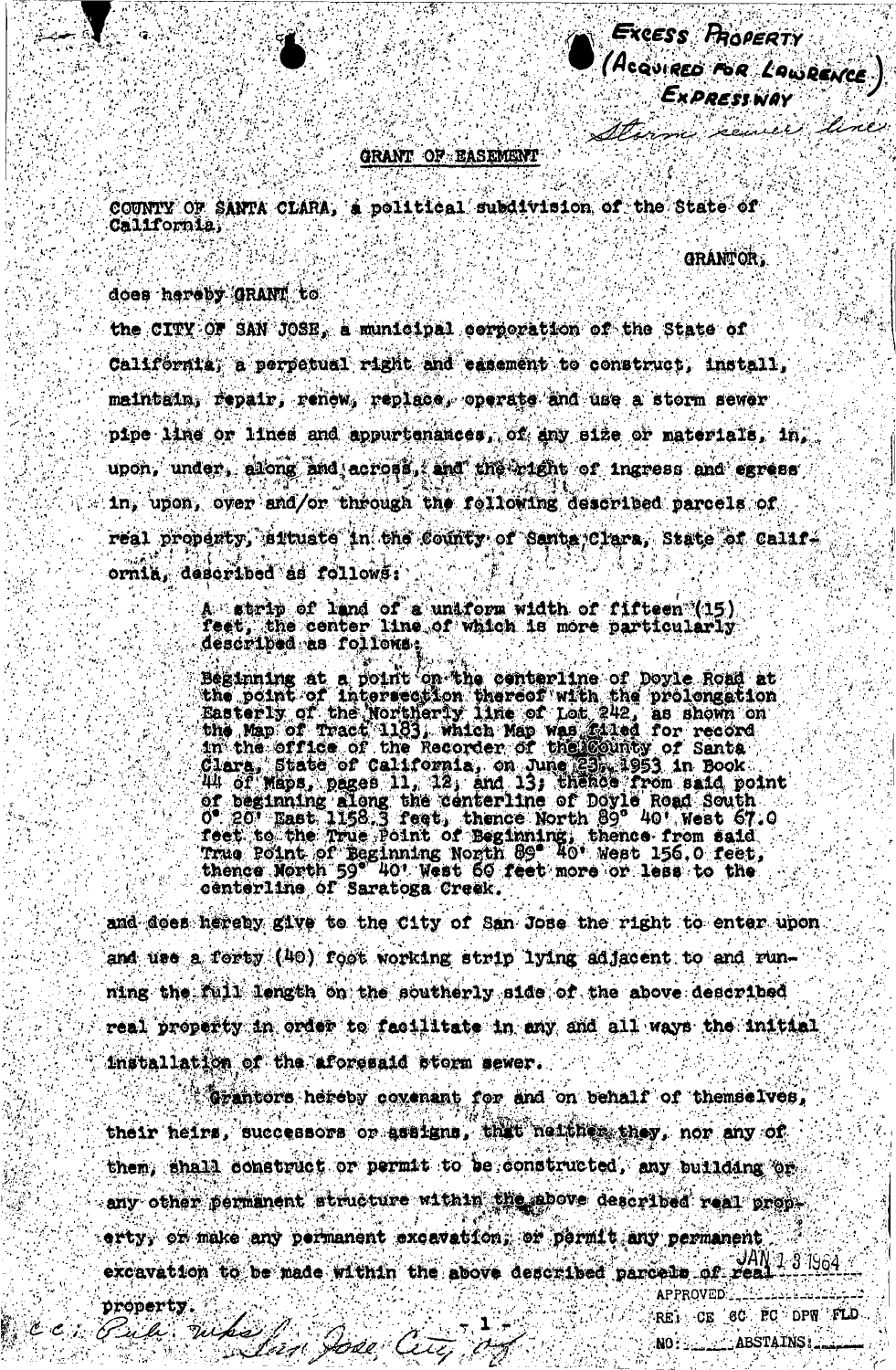By the terms of this grant, Grantors hereby give to the City of San Jose the right to remove any and all trees within the hereinabove described easement and working strip.

Dated: January 13, 1964

COUNTY OF SANTA CLARA. a political subdivision,

いんし By the Board of Supervisors

ATTEST:

JEAN PULLAN, Clerk of the Board of Supervisors.

STATE OF CALIFORNIA COUNTY OF SANTA CLARA

On JAN'1 3 1964. before me, DONALD M. RAINS, a Notary Public in and for said County and State, personally appeared M.J. SPANGLER, known to me to be the Chairman of the Board of Supervisors, County of Santa Clara, State of California, and known to me to be the person who executed the within instrument on behalf of said County, and acknowledged to me that said County of Santa Clara duly authorized execution of the same.

DONALD M. RAINS, Notary Public

In and for said County and State My Commission expires

MY COMMISSION EXPIRES OCTOBER 16, 1967